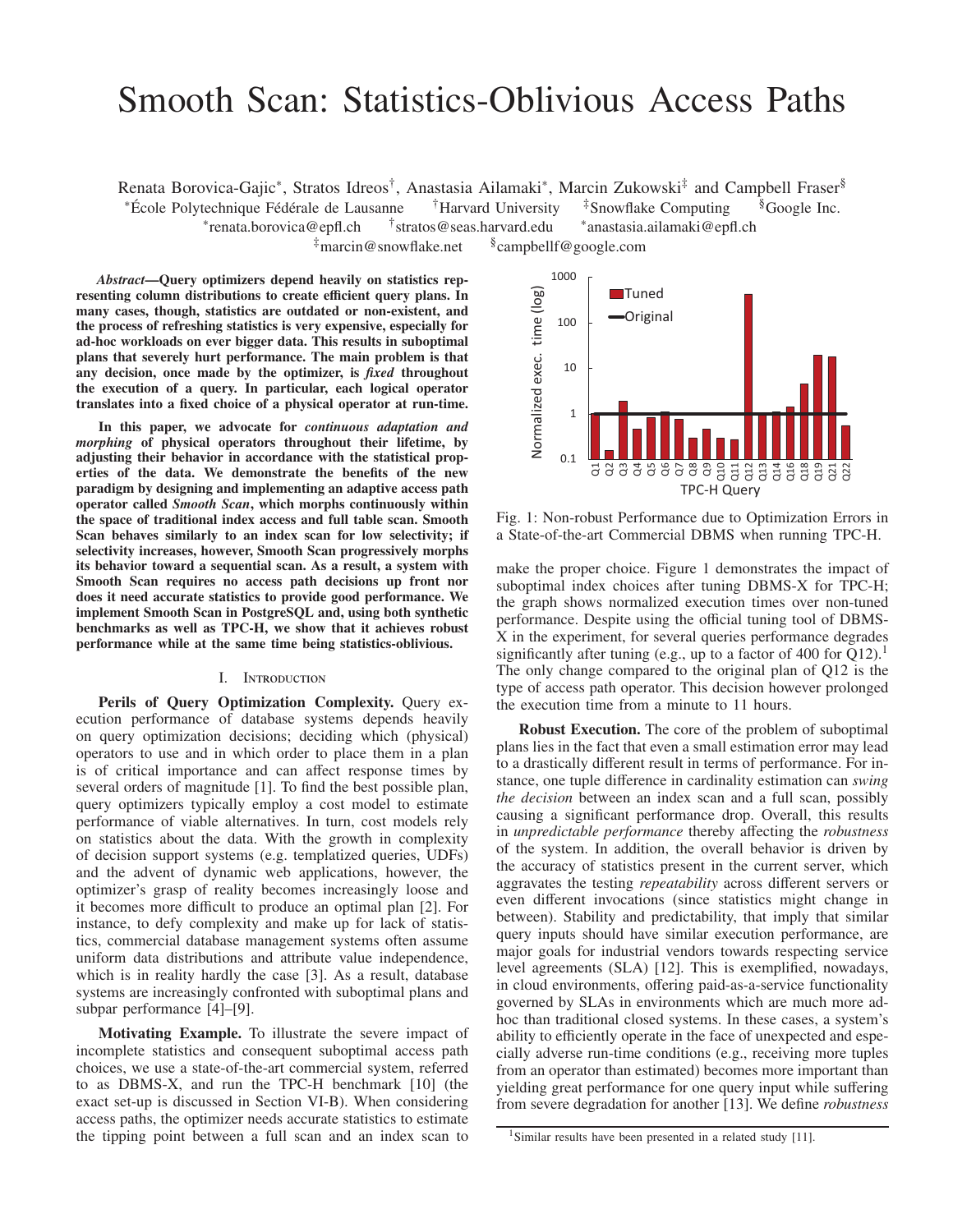# *in the context of query processing as the ability of a system to e*ffi*ciently cope with unexpected and adverse conditions, and deliver near-optimal performance for all query inputs.*

Past efforts on robustness focus primarily on dealing with the problem at the optimizer level [7], [14], [15]. Nonetheless, in dynamic environments with constantly changing workloads and data characteristics, judicious query optimization performed up front could bring only partial benefits as the environment keeps changing even after optimization. Orthogonal approaches on run-time adaptivity [5], [9], [16], [17], although promising, are lacking the flexibility at the level of access paths.<sup>2</sup> Furthermore, since the violation of the optimizer's estimates usually triggers reoptimization, these approaches remain sensitive to the accuracy of statistics, which complicates testing across different environments.

Smooth Scan. We respond to the need for robust execution by introducing a novel class of access path operators designed with the goal of providing robust performance for every input regardless of the severity of cardinality estimation errors. Since the understanding of the data distributions is a continuous process that develops throughout the execution of a query plan and moreover since one execution strategy might not be optimal over the entire data set (i.e., we can have sparse and dense regions with respect to the tuple placement on disk), we need a new class of *morphable operators* that *continuously and seamlessly adjust* their execution strategy as the understanding of the data evolves. We introduce Smooth Scan, an operator that morphs between an index look-up and a full table scan, achieving near-optimal performance regardless of the operator's selectivity *and obliviously to the existing data statistics.* Our aim is to provide graceful degradation with respect to the selectivity increase and be as close as possible to the performance that could have been achieved if all necessary statistics were available. In addition, morphing relieves the optimizer from choosing an optimal access path a priori, since the execution engine has the ability to adjust its behavior at run-time as a response to the observed operator selectivity.

Contributions. Our contributions are as follows:

- We propose a new paradigm of smooth and morphable physical operators that adjust their behavior and transform from one operator implementation to another according to the statistical properties of the data observed at run-time.
- We design and implement a statistics-oblivious Smooth Scan operator that morphs between an index access and a full scan as selectivity knowledge evolves at run-time.
- Using both synthetic benchmarks and TPC-H, we show that Smooth Scan, implemented fully in PostgreSQL, is a viable option for achieving near-optimal performance throughout the entire selectivity interval, by being either competitive with or outperforming existing access path alternatives.



Fig. 2: Access Paths in a DBMS.

#### II. Background

In order to fully understand the advantages and the mechanisms of the Smooth Scan operator, this section provides a brief background on traditional access path operators.

Full Table Scan is employed when there are no alternative access paths, or when the selectivity of the access operator is estimated to be high (above 1-10% depending on the system parameters). The execution engine starts by fetching the first tuple from the first page of a table stored in a heap, and continues accessing tuples sequentially inside the page. It then accesses the adjacent pages until it reaches the last page. Figure 2a depicts an example of a full scan over a set of pages in the heap; the number placed on the left-hand side of each tuple indicates the order in which it is accessed. Even if the number of qualifying tuples is small, a full table scan is bound to fetch and scan all pages of a table, since there is no information on where tuples of interest might be. On the positive side, the sequential access pattern employed by the full table scan is one to two orders of magnitude faster than the random access pattern of an index scan.

Index Scan. Secondary (non-clustered) indices are built on top of data pages. They are usually  $B^+$ -trees containing pointers to tuples stored in the heap. Figure 2b depicts a B+ tree built on top of the same table we used in Figure 2a. The leaves of the tree point to the heap data pages. A query with a range predicate needs to traverse the tree once in order to find the pointer to the first tuple that qualifies, and then it continues following adjacent leaf pointers until it finds the first tuple that does not qualify. The upside of this approach, compared to the full scan, is that only tuples that are needed are actually accessed. The downside is the random access pattern when following pointers from the leaf page(s) to the heap (shown as lines with arrows). Since the random access pattern is much slower than the sequential one, performance degrades quickly if many tuples need to be selected. Moreover, the more tuples qualify, the higher the chance that the index scan needs to visit the same page more than once.

Sort Scan (Bitmap Scan) represents a middle ground between the previous two approaches. Sort Scan still exploits the secondary index to obtain the identifiers (TIDs) of all tuples

 $2$ They are limited either in their scope (by ignoring intra-operator adaptivity, or by performing binary switching decisions that introduce risks and could lead to thrashing) or with respect to performance (by duplicating work and/or transforming operators into blocking ones).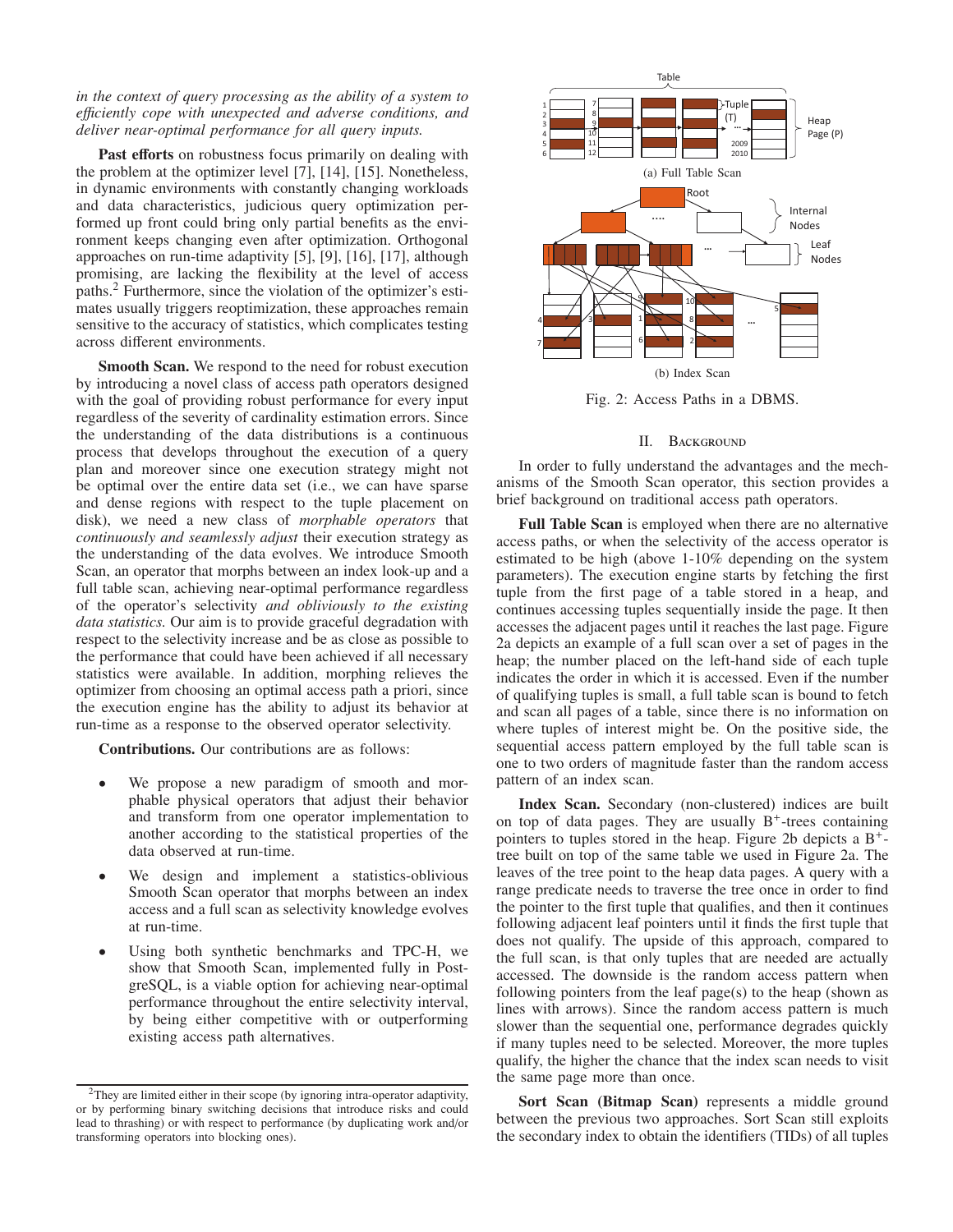that qualify, but prior to accessing the heap, the qualifying tuple IDs are sorted in an increasing heap page order. In this way, the poor performance of the random access pattern gets improved by transforming the access into a (nearly) sequential pattern, easily detected by disk prefetchers. This strategy, however, has dramatic influence on the execution model. The index access that traditionally followed the pipeline execution model, now gets transformed into a blocking operator which can be harmful, especially when the index is used to provide an *interesting ordering* [18]. One advantage of B-tree indices comes from the fact that tuples are accessed in the sorted order of attributes on which the index is built. Sorting of tuple IDs based on their page placement breaks the natural index ordering that needs to be restored by introducing a sorting operator above the index access (or up in the tree). In addition, the blocking operator so early in the execution plan could stall the rest of the operators; if they require a sorted input, their execution can start only after the second sort finishes.

# III. Smooth Access Paths

We now present the concept of smooth access path operators that adjust their execution strategy at run-time to fit the data distributions. We first discuss Switch Scan that switches access path strategy with a binary decision at run-time. We then introduce Smooth Scan that instead of making a single on/off decision, gradually and adaptively shifts its behavior between access path patterns, avoiding performance drops.

Switch Scan. The main cause for suboptimal access paths comes from a wrong selectivity estimation. One approach to resolve the problem is to monitor result cardinality during query execution and *switch* the access path strategy when we realize that the initial estimation was wrong. Once the actual cardinality exceeds the expected result cardinality, we can throw away all the work performed until that point and restart the execution with a different access path. A more advanced approach reuses the existing intermediate results, e.g., by remembering which tuples and pages the previous access path already visited.

Switching Perils. Switch Scan bounds the worst case execution time as it will never degrade as much as an index scan only approach. However, it is still not a robust approach. The main problem with Switch Scan is that it is based on a *binary decision* and switches completely when a certain cardinality threshold is violated. This means that even a single extra result tuple can bring a *drastically di*ff*erent performance* result if we switch access paths. We refer to the effect of a sudden increase in execution time as a *performance cli*ff. The performance hit together with the uncertainty whether the overhead incurred at the time of a change will be amortized over the remaining query time renders this approach volatile and non-robust.

Smooth Scan. The core idea behind Smooth Scan is thus to *gradually* transform between two strategies, i.e., a nonclustered index look-up and a full table scan, maintaining the advantages of both worlds. Our main objective is to provide *smooth behavior*, i.e., at no point should an extra tuple in the result cause a performance cliff. Smooth Scan instead *morphs* its behavior incrementally, and continuously, causing only gradual changes as it goes through the data and its estimation about result cardinality evolves.



Fig. 3: Smooth Scan Access Pattern.

#### *A. Morphing Mechanism*

During a single scan Smooth Scan can be in three modes, while morphing between an index and full scan. In each mode the operator performs a gradually increasing amount of work as a result of the selectivity increase.

Mode 1: Entire Page Probe. To avoid repeated page accesses from which the index scan suffers, in this mode Smooth Scan analyzes *all* records from each heap page it loads to find qualifying tuples, trading CPU cost for I/O cost reduction. Since the cost of an I/O operation translates to an order of million CPU instructions [19], Smooth Scan invests CPU cycles for reading additional tuples from each page with minimal CPU overhead. Figure 3 depicts the access pattern of a Smooth Scan in this mode. As in Figure 2, the number at the left-hand-side of each tuple indicates the order in which the access path touches this tuple. Within each page, Smooth Scan accesses tuples sequentially.

Mode 2: Flattening Access. When the result cardinality grows, Smooth Scan amortizes the random I/O cost by flattening the random pattern and replacing it with a sequential one. Flattening happens by reading additional adjacent pages from the heap, i.e., for each page it has to read, Smooth Scan prefetches a few more adjacent pages (read sequentially). An example of a morphing region is depicted in Figure 3.

Mode 2+: Flattening Expansion. Flattening Access Mode is in fact an ever expanding mode. When it first enters Flattening Access Mode, Smooth Scan starts by fetching one extra page for each page it needs to access. However, when it notices result selectivity increase, Smooth Scan progressively increases the number of pages it prefetches by multiplying it with a factor of 2. The reason is that, as selectivity increases, the I/O increase of fetching more potentially unnecessary pages could be masked by the CPU processing cost of the tuples that qualify. In this way, as the result cardinality increases more, Smooth Scan keeps expanding, and conceptually it morphs more aggressively into a full table scan.

#### *B. Morphing Policies*

We now describe how Smooth Scan changes modes.

Greedy Policy. Assuming a worst case scenario, Smooth Scan can perform morphing expansion after each index probe. In this way, the morphing expansion greedily follows the selectivity increase. The upside of this approach is that, due to its fast convergence, its worst case performance resembles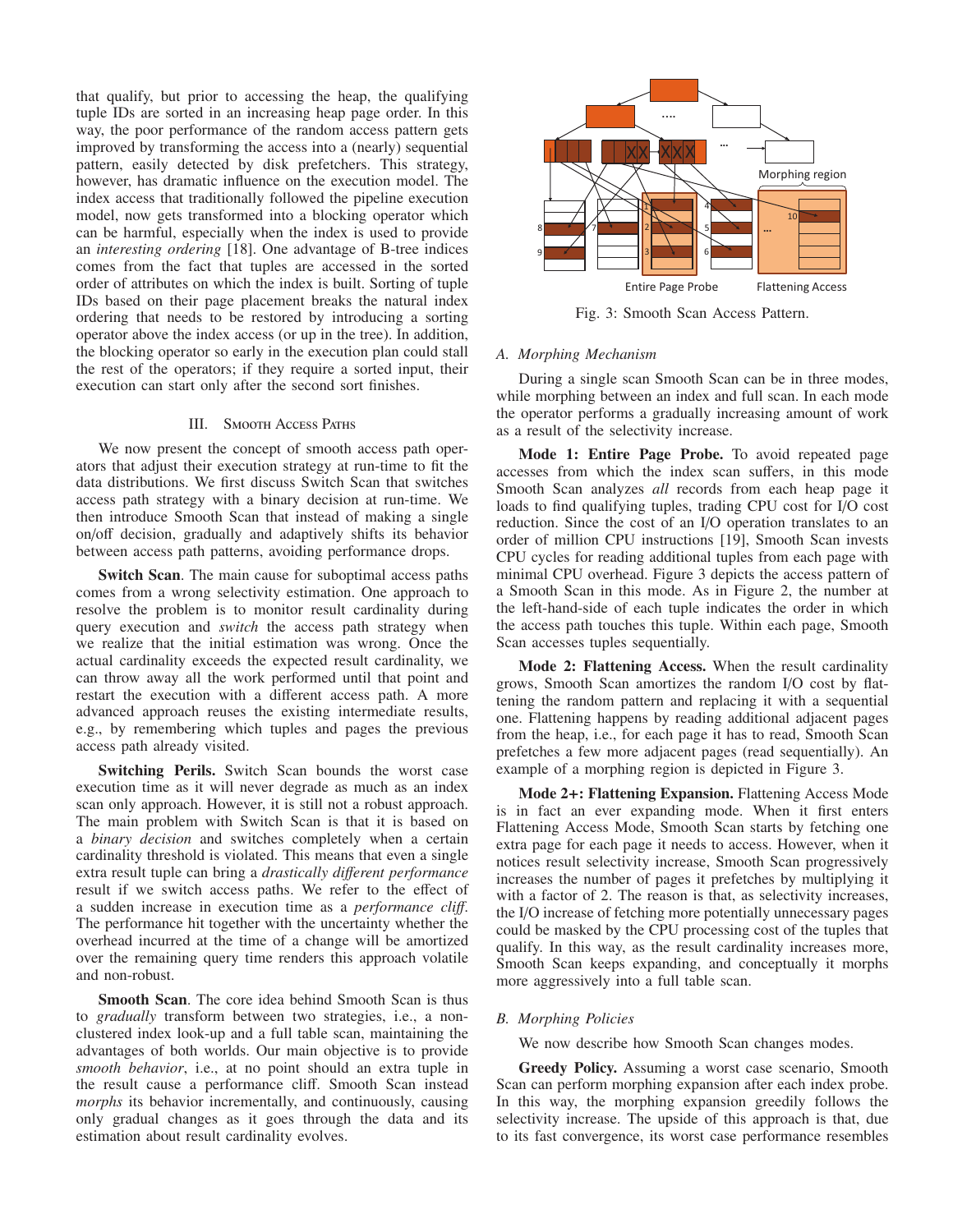the performance of a full scan. The downside is that in the case of low selectivity it introduces an overhead of reading unnecessary pages that could not be masked by useful work.

Selectivity Increase Driven Policy. Blindly morphing between the modes may introduce too much overhead if the I/O cost cannot be overlapped with useful work. With this policy, Smooth Scan continuously monitors selectivity at runtime, and it expands the morphing region when it notices a selectivity increase. In particular, Smooth Scan computes the result selectivity over the last morphing region and it increases the morphing region size each time the local selectivity over the last morphing region  $(Eq. (1))^3$  is greater than the global selectivity over the so far seen pages (Eq. (2)). If selectivity does not increase, Smooth Scan keeps the previous morphing region size. This way, morphing is performed at a pace which is purely driven by the data and the query at hand.

$$
sellocal = \frac{\#Pres\_region}{\#Pseen\_region} \tag{1}
$$

$$
sel_{global} = \frac{\#P_{res}}{\#P_{seen}} \tag{2}
$$

Elastic Policy. When considering large data sets, it is unlikely that a single execution strategy will be optimal during the whole scan of a big table in a given query; dense and sparse regions with respect to the tuple placement on disk frequently appear in such a context due to skewed data distributions. To benefit from the density discrepancy and use skew as an opportunity, Smooth Scan uses the Elastic Policy to morph two-ways; it increases the morphing size over a dense region, while it decreases the morphing region size when it passes through a sparse region. More precisely, if the local selectivity over the last morphing region is higher than the global selectivity over all tuples seen so far, then this implies we are in a denser region, hence we double the morphing size. In the opposite case, we decrease the morphing size for the next morphing region.

#### *C. Morphing Triggering Point*

We now present Smooth Scan morphing triggers.

Optimizer Driven. Smooth Scan can be introduced to the existing query stack as a reaction to unfavorable conditions, i.e., as a robustness patch. With this strategy, we initiate morphing once the result cardinality exceeds the optimizer's estimate. A cardinality violation is an indication that the optimizer's estimate is inaccurate and that the chosen access path might be suboptimal. After triggering, Smooth Scan can morph with either of the policies described in Section III-B.

SLA Driven. Another option is to take action only when in danger of violating a performance threshold, i.e., a service level agreement (SLA). For example, let us assume a given time *T* as an upper bound (SLA) for the operator execution. In this case, Smooth Scan continuously monitors execution and has a running estimate of the expected total cost (based on the cost model discussed in Section V). The moment we realize that unless we switch to more conservative behavior we will not be able to guarantee the SLA target performance, we trigger morphing with Smooth Scan.

Eager Approach. An alternative approach, which we favor, is to completely replace access paths with Smooth Scan. With this strategy, we eagerly start with Smooth Scan immediately as of the first tuple. In this way, we guarantee that the total number of page accesses will be equal to the total number of heap pages in the worst case. Moreover, with this strategy there is no need to record tuples produced before morphing has started (to prevent result duplication), which provides additional benefit and decreases bookkeeping information.

In our experiments Eager is the default strategy. We study other strategies in detail in the experimental section.

#### IV. Introducing Smooth Paths into PostgreSQL

In this section, we discuss the design details of smooth access operators, and their interaction with the remaining query processing stack. We implement our operators, both the Switch Scan and Smooth Scan families in PostgreSQL 9.2.1 DBMS as classical physical operators existing side by side with the traditional access path operators. During query execution, the access path choice is replaced by the choice of Smooth Scan, while the upper layers of query plans generated by the optimizer remain intact. Unlike the dynamic reoptimization approaches proposed in [17], [20], our proposal requires minimal changes to the existing database architecture.

Switch Scan could conceptually be considered as an instance of Smooth Scan with a threshold driven policy (usually the optimizer's result cardinality estimate) that abruptly switches to Full Scan after reaching the threshold. Therefore, we do not discuss it separately; except when performing the experimental evaluation in Section VI-F.

# *A. Design Details*

To make the Smooth Scan operator work efficiently, several critical issues need to be addressed.

Page ID Cache. To avoid processing the same heap page twice (since multiple out-of-order leaf pointers of the index can point to the same page), Smooth Scan keeps track of the pages it has read and records them in a Page ID Cache. The Page ID Cache is a bitmap structure with one bit per page. Once a page is processed its bit is set to 1. When traversing the leaf pointers from the index, a bit check precedes a heap page access. Smooth Scan will access the heap page only if that page has not been accessed before. Otherwise, we skip the leaf pointer (*X* in Figure 3) and continue the leaf traversal.

Result Cache. If an index is chosen to support an interesting order (e.g., in a query with an ORDER BY clause), then the tuple order has to be respected. This means that a query plan with Smooth Scan cannot consume all tuples the moment it produces them. To address this, the additional qualifying tuples found (i.e., all but the one specifically pointed to by the given index look-up) are kept in the Result Cache. The Result Cache is a hash-based data structure that stores qualifying tuples. In this setting, an index probe is preceded by a hash probe of the Result Cache for each tuple identifier obtained from the leaf pages of the index. If the tuple is found in the Result Cache it is immediately returned (and could be deleted), otherwise Smooth Scan fetches it from the disk following the current execution mode. The cache deletion is done in a bulk fashion. We partition the Result cache into a

<sup>&</sup>lt;sup>3</sup>The meaning of the parameters can be found in Table I.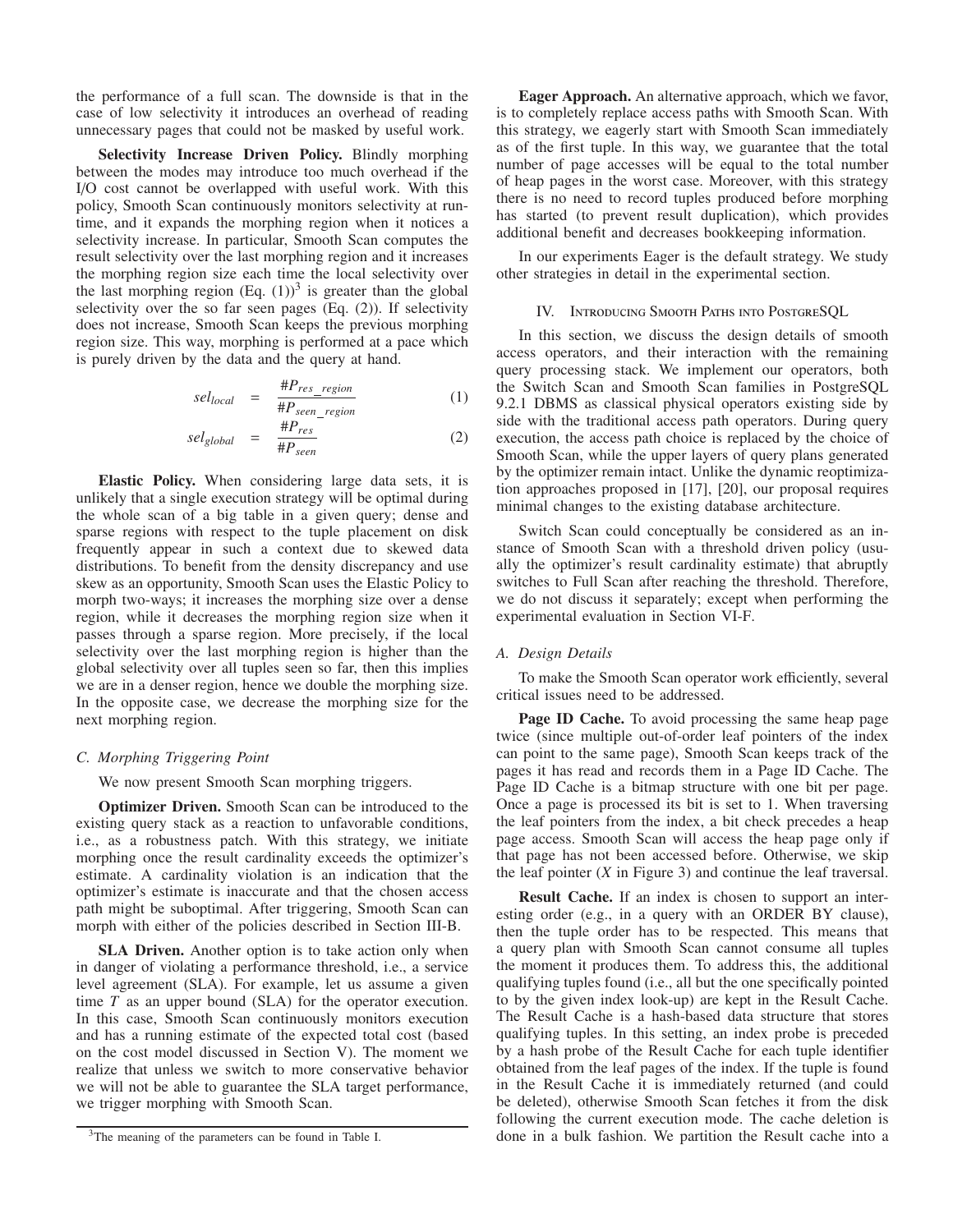number of smaller caches that can be deleted once all tuples from an instance are produced. By grouping the caches per key ranges, we can remove all items from one cache as soon as the key range of the cache is traversed. The key range intervals are decided by looking at the root page of the index, since the root page is a good indicator of the key value distributions. Even more precise information on key range distributions could be obtained by looking at the internal node pages if they are cached in memory (which is to be expected since these pages are usually  $1\%$  to  $1\%$  of data pages).

Tuple ID Cache. If we switch from the traditional index scan following the Optimizer or SLA Driven strategy, we have to ensure that the result tuples will not be duplicated. This could happen if a result tuple is produced by following the traditional index, and later on we fetch the same page with Smooth Scan. To address this issue, we keep a cache of tuple IDs produced with the traditional access in a bitmap-like structure. Later, while producing tuples with Smooth Scan we perform a bit check if the tuple has already been produced. The overhead of the Tuple ID Cache, while relatively low, could be avoided if a DBMS maintains a strict (*indexkey*,*TID*) ordering in the secondary index. Then it is sufficient to remember the last tuple we reached with the traditional index, and ignore tuples with  $(index_{kev},TID)$  lower than that last tuple.

Discussion. Both the Page ID and Tuple ID Cache are bitmap structures, meaning that their size is significantly smaller than the data set size (they easily fit in memory). To illustrate, their size is usually a couple of MB for hundreds of GB of data. In the Tuple ID cache, we keep IDs of the tuples produced with the traditional index, which is in practice significantly lower than the overall number of tuples. The Result Cache is an auxiliary structure whose size depends on the access order of tuples, the number of attributes in the payload, and the overall operator selectivity. By grouping caches per key value, we are able to delete them as soon as they are not needed. If memory becomes scarce, cache spilling could be employed by using overflow files. Caches containing the ranges the furthest from the current key range are spilled into the overflow files that are read upon reaching the range keys belong to.

#### *B. Interaction with Query Processing Stack*

Smooth Scan is an access path targeted primarily at preventing severe degradation due to unexpected selectivity increase. Nonetheless, its impact goes much beyond.

Simplified Query Optimization. Smooth Scan simplifies the query optimization process. Effectively, when choosing the access path for a select operator the optimizer can always choose a Smooth Scan. The Smooth Scan will then make all decisions on-the-fly during query execution.

Interaction with Other Operators. The output of Smooth Scan is input for other operators in a query plan. Depending on the next operator a different variation of Smooth Scan may be used. For example, if a Merge Join follows Smooth Scan, then the variant of Smooth Scan with the result caching will be used. If instead Index Nested Loops Join (INLJ) is performed, Smooth Scan does not have to respect the order of tuples coming from the outer input, hence it can produce tuples the moment it finds them. If the ordering requirement is placed by some of the operators up in the tree, we still employ the

|  |  |  |  |  |  | TABLE I: Cost model parameters |
|--|--|--|--|--|--|--------------------------------|
|--|--|--|--|--|--|--------------------------------|

| Parameter                         | Description                                         |  |  |  |  |
|-----------------------------------|-----------------------------------------------------|--|--|--|--|
| $T_S$                             | Tuple size (bytes).                                 |  |  |  |  |
| #T                                | Number of tuples in the relation.                   |  |  |  |  |
| $P_{S}$                           | Page size (bytes).                                  |  |  |  |  |
| $#T_P$                            | Number of tuples per page.                          |  |  |  |  |
| #P                                | Number of pages the relation occupies.              |  |  |  |  |
| $K_S$                             | Size of the indexing key (bytes).                   |  |  |  |  |
| sel                               | Selectivity of the query predicate(s) $(\%)$ .      |  |  |  |  |
| card                              | Number of result tuples.                            |  |  |  |  |
| $card_{mX}$                       | Number of tuples obtained with Mode X.              |  |  |  |  |
| # $P_{res}$                       | Number of pages containing result tuples.           |  |  |  |  |
| $\overline{H}P_{res\_region}$     | Number of pages with results in the current region. |  |  |  |  |
| $\#P_{seen}$                      | Number of pages seen so far.                        |  |  |  |  |
| $\overline{^{#P}}_{seen\_region}$ | Number of pages in the current region.              |  |  |  |  |
| #rand <sub>io</sub>               | Number of random accesses.                          |  |  |  |  |
| $#seq_{io}$                       | Number of sequential accesses.                      |  |  |  |  |
| $rand_{cost}$                     | Cost of a random I/O access (per page).             |  |  |  |  |
| $seq_{cost}$                      | Cost of a sequential I/O access (per page).         |  |  |  |  |
|                                   | Derived values                                      |  |  |  |  |
| fanout                            | $B^+$ -tree fanout.                                 |  |  |  |  |
| #leaves                           | Number of leaf pages in B <sup>+</sup> -tree.       |  |  |  |  |
| $\#leaves_{res}$                  | Number of leaf pages with pointers to results.      |  |  |  |  |
| height                            | Height of B <sup>+</sup> -tree.                     |  |  |  |  |
| $\overline{OP}_{cost}$            | Cost of an operator in terms of I/O.                |  |  |  |  |
| CR                                | Competitive ratio.                                  |  |  |  |  |

first option. If Smooth Scan serves as an inner input (i.e., a parameterized path) to an INLJ join, the results per join key could be produced in an arbitrary order. Smooth Scan thus performs morphing per key value which reduces the number of repeated and random access for that particular key. The latter helps in the case of multiple matches per key (e.g., in a PK-FK relationship).

Beyond Traditional Join Operators. We have seen how Smooth Scan enables graceful degradation of joins, by reducing random and repeated I/O accesses either at the table level (when served as an outer input) or per join key value (e.g. when served as an inner input to INLJ). By employing the same concept of smooth morphing and transformation, we could benefit even more at the level of join operators. For instance, by performing caching of additional (qualifying) tuples from the inner input found along the way (i.e., for each page we fetch, we put the remaining tuples in the cache), INLJ morphs into a variant of Hash Join (HJ) overtime, with the index used only when a tuple is not found in the cache. Similarly, MJ morphs into a symmetric Hash Join [21], frequently used in data streaming environments due to its pipelining nature and amenability for operator reordering at run-time.

Ultimately, a morphable join and a morphable access path operator can significantly reduce the complexity and fragility of existing query optimizers. We, however, leave a discussion on the join operators as an avenue of future work, and do not use the proposed join optimization here.

#### V. Modeling Smooth Access Paths

To better grasp the behavior of different access path alternatives, and to answer the critical questions of which policy and mode we should use and when, we model the operators analytically. Since a single I/O operation corresponds to a million CPU cycles [19], we expect that I/O dominates the total operator cost. Thus, we model the cost of the operators in terms of the number of disk I/O accesses. Nonetheless, a detailed cost model including the CPU costs can be found in [22]. Since the nature of the accesses drives the overall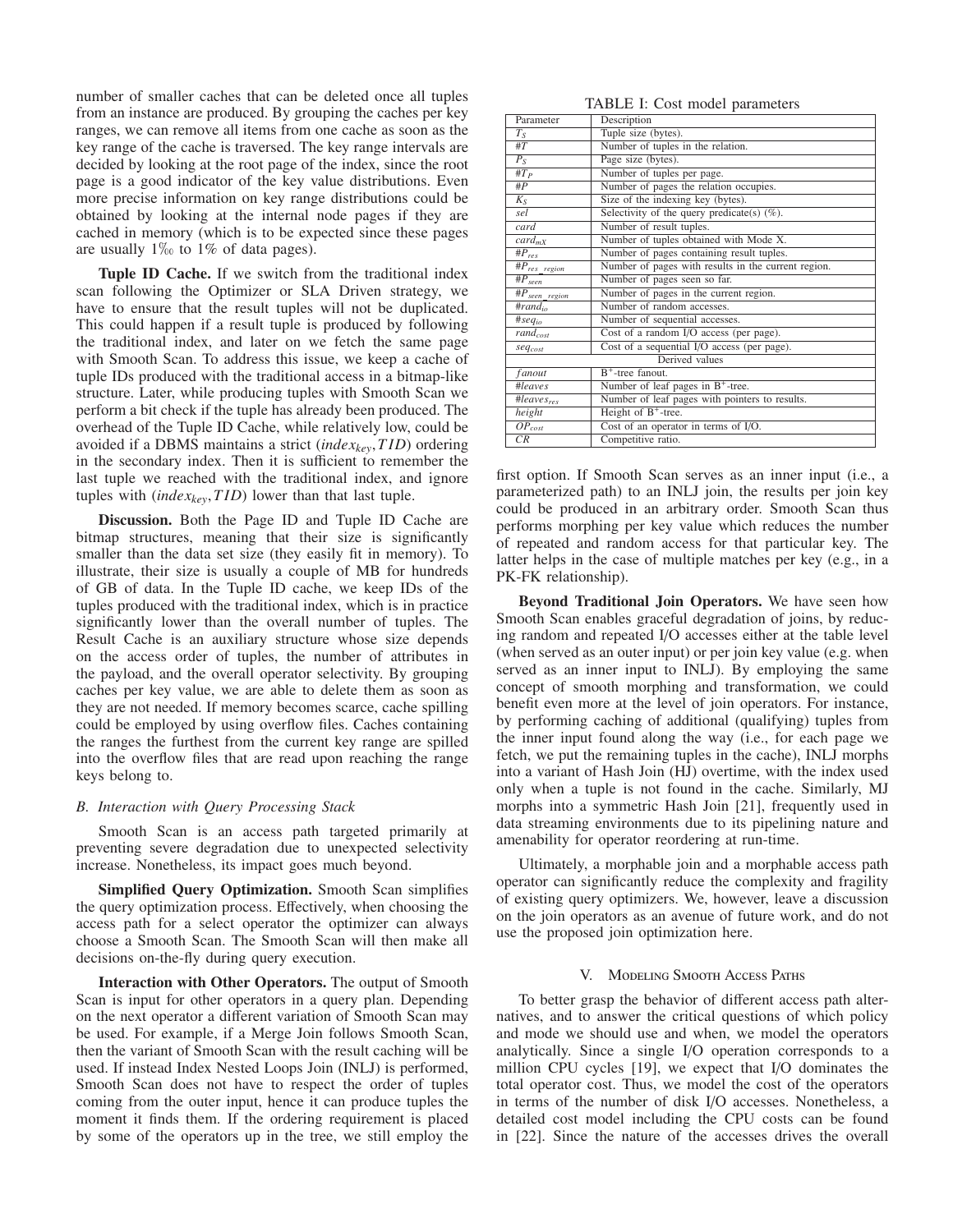query performance, we make a distinction between the cost of a sequential and random access.

$$
\#T_P = \lfloor \frac{P_S}{T_S} \rfloor \tag{3}
$$

$$
\#P = \lceil \frac{\#T}{\#T_P} \rceil \tag{4}
$$

$$
fanout = \lfloor \frac{P_S}{1.2 \times K_S} \rfloor \tag{5}
$$

$$
\#leaves = \lceil \frac{\#T}{fanout} \rceil \tag{6}
$$

$$
height = \lceil \log_{fanout}(\#leaves) \rceil + 1 \tag{7}
$$

$$
card = sel \times \#T \tag{8}
$$

$$
\#leaves_{res} = \lceil \frac{card}{fanout} \rceil \tag{9}
$$

Table I contains the parameters of the cost model. Formulas calculating the cost of the non-clustered index scan and the full scan are presented for comparison purposes (similar cost model formulas are found in database text books). We assume indices are implemented as  $B^+$ -trees, with  $k$  as the tree fanout. Equations 1-7 are base formulas used for all access path operators. We simplify the calculations by assuming every page is filled completely (100%) and that heap pages and index pages are of the same size  $(P<sub>S</sub>)$ . Lastly, we assume that  $T<sub>S</sub>$ already includes a tuple overhead (usually padding and a tuple header). In Eq.  $(5)$ , we calculate the fanout of the B<sup>+</sup>-tree by adding 20% of space per key for a pointer to a lower level. For Eq. (6) and (9), we assume that every tuple stored in a heap page is pointed by a leaf page of the index.

Full Table Scan. The cost of full scan does not depend on the number of tuples that qualify for the given predicate(s). Thus, regardless of the selectivity of the operator its cost remains constant. As shown in Eq. (10), the I/O cost is equal to the cost to fetch all pages of the relation sequentially.

$$
FS_{cost} = #P \times seq_{cost} \tag{10}
$$

Index Scan. To fetch the tuples with the (non-clustered) index scan, we traverse the tree once to find the first tuple that qualifies (*height* in Eq. (11)). For the remaining tuples, we continue traversing the leaf pages from the index ( $\#leaves_{res} \times seq_{cost}$ ) and use tuple IDs we found to access the heap pages, potentially triggering a random I/O operation per look-up.

$$
IS_{cost} = (height + card) \times rand_{cost} + \#leaves_{res} \times seq_{cost}
$$
 (11)

Smooth Scan. We calculate the cost of Smooth Scan for each mode separately. Overall result cardinality is split between the modes (Eq. (12)). Like the index scan, the cost of the smooth scan access is driven by selectivity. Assuming uniform distribution of the results (worst case scenario), the number of pages containing the result is calculated in Eq. (13).

$$
card = card_{m0} + card_{m1} + card_{m2} \qquad (12)
$$

$$
\#P_{res} = min(card, \#P) \tag{13}
$$

Mode 0: Index Scan. If the traditional index is employed prior to morphing, the I/O cost to obtain first *cardm*<sup>0</sup> tuples is identical to the cost of the index scan for the same number of tuples, hence we omit the formula.

Mode 1: Entire Page Probe. We calculate the number of tuples for which Mode 1 is going to be employed in Eq. (14) (again for the worst case). Every page is assumed to be fetched with a random access (Eq.  $(15)$ ).

$$
\#P_{m1} = \min(card_{m1}, \#P) \tag{14}
$$

$$
SS_{cost\_m1} = \#P_{m1} \times rand_{cost} \tag{15}
$$

Mode 2: Flattening Access. We calculate the maximum number of pages to fetch with Mode 2 in Eq. (16). Notice that pages processed in Mode 1 are skipped in Mode 2. The nature of the morphing expansion in Mode  $2(+)$  of Smooth Scan is described with Eq. (17). The solution of the recurrence equation is shown in Eq. (18). In our case, *n* is the number of times we expand the morphing region size (i.e., the number of times we perform a random I/O access) and  $f(n)$  translates to the number of pages to fetch with Mode 2  $(\#P_m)$ . We obtain the minimum number of random accesses (jumps) to fetch all pages containing the results from Eq. (20). This number is the best case scenario, when the access pattern is such that all pages are fetched with the flattening pattern without repeated accesses. The worst case scenario number of random accesses is shown in Eq. (21). When selectivity is low, the number of random I/O accesses could at worst be equal to the number of pages that contain the results. There is an upper bound to it, equal to the logarithm of the number of pages in total.

Since both formulas (20) and (21) converge to the same value equal to  $log_2(\#P+1)$ , we use this value in the remainder of the section. The I/O cost of Mode 2 of Smooth Scan is shown in Eq. (22), and is equal to the cost of the number of jumps with a random access pattern, plus the cost to fetch the remaining number of pages with a sequential pattern.

$$
\#P_{m2} = \min(card_{m2}, \#P - \#P_{m1}) \tag{16}
$$

$$
f(i+1) = 2 \times f(i), i = 0..n \tag{17}
$$

$$
f(0) = 0, f(n) = 2n, n > 0
$$
 (18)  
#*rand<sub>io</sub>(m2<sub>-</sub>min)*

#*Pm*<sup>2</sup> = #*randioi*=0 2*<sup>i</sup>* (19)

$$
\#rand_{io}(m2\_min) = \log_2(\#P_{m2} + 1) \tag{20}
$$

$$
\#rand_{io}(m2\_max) = \min(\#P_{m2}, \log_2(\#P+1)) \tag{21}
$$

$$
SS_{cost\_m2} = \text{#rand}_{io}(m2) \times \text{rand}_{cost}
$$
  
+ 
$$
(\#P_{m2} - \text{#rand}_{io}(m2)) \times \text{seq}_{\text{cos}}(22)
$$

Finally, the overall cost is the sum of the operator I/O costs for all employed modes (Eq. (23)).

$$
SS_{cost} = SS_{cost\_m0} + SS_{cost\_m1} + SS_{cost\_m2} \tag{23}
$$

The cost model formulas allow us to predict the cost of Smooth Scan, or to decide when is time to trigger a mode change. For instance, for the SLA driven strategy we know the overall operator cost defined by an SLA. Based on that cost and Eq. (23), we can calculate the cardinality, i.e., the triggering point for Smooth Scan calculated for the worst case scenario (selectivity 100%). The accuracy of the cost model is corroborated in experiments presented in [22].

# *A. Competitive Analysis Summary*

To analyze the worst-case performance of Smooth Scan we do a competitive analysis, comparing the Smooth Scan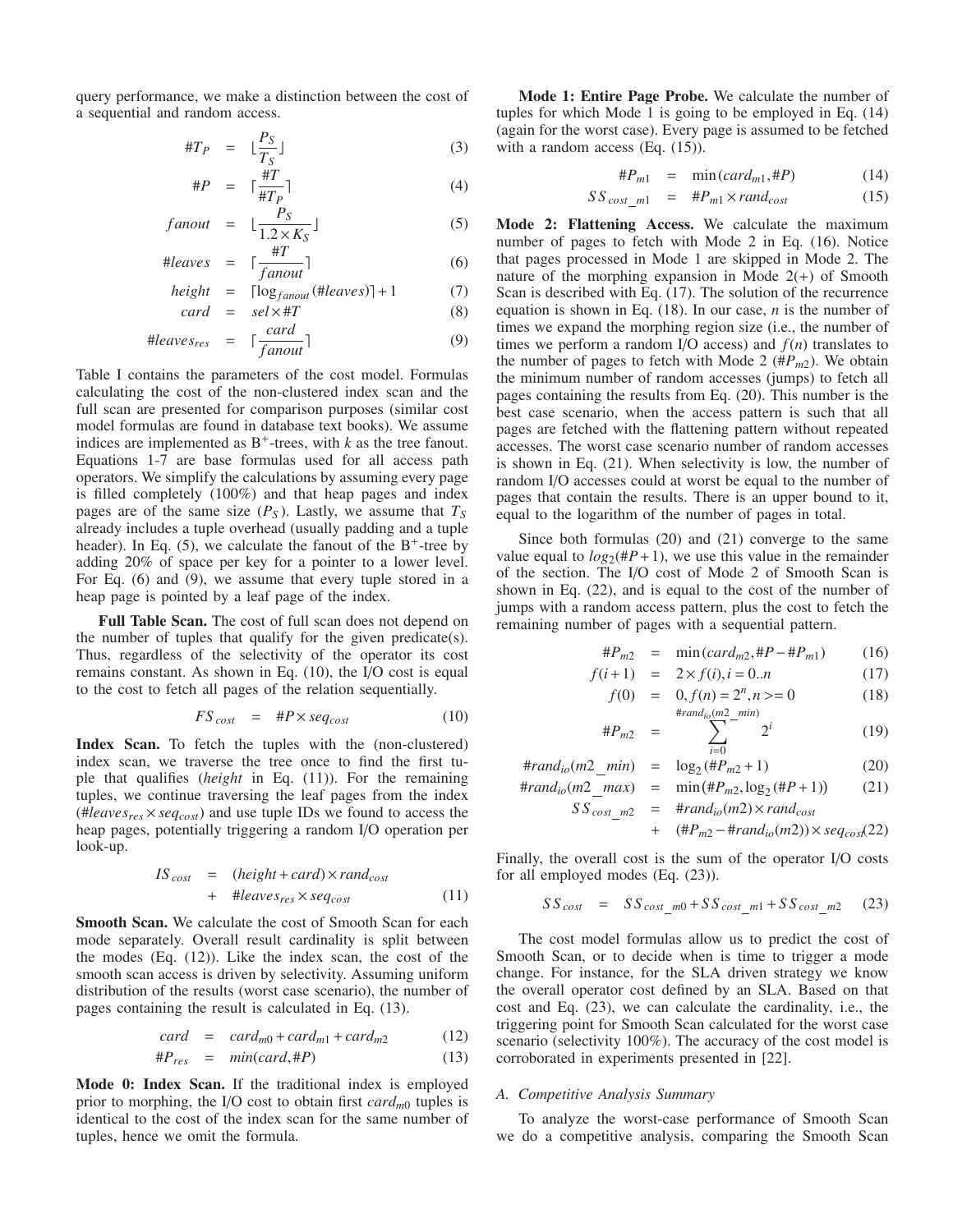operator against optimal decisions. We calculate a *competitive ratio* (CR) as the maximum ratio between the cost of Smooth Scan and the optimal solution throughout the entire selectivity interval. This metric is important when considering robustness, since it provides bounds on the worst case suboptimality. Due to lack of space, we present here a summary of the results, while the full analysis can be found in [22].

Summary. Our analysis shows that the CR of Greedy Smooth Scan has a soft upper bound, i.e., the CR is a sublinear increasing function dependent on the table size, which makes this policy non-desirable. Selectivity Increase Policy also has a soft bounded CR, since an initial selectivity increase can lead to a large morphing region for the rest of the operator lifetime as shown in Section VI-D (Skew).

The worst CR for Elastic Smooth Scan appears when the number of random I/O accesses is maximized. This happens when the access is such that Elastic Smooth Scan never morphs (every second page has a match), since it never detects the local selectivity increase. For characteristics of HDDs  $(rand_{cost} =$ 10 and  $seq_{cost} = 1$ ), the CR reaches the value of 5.5 when compared to Full Scan. The same ratio has a value of 3 in the case of SSDs (for  $rand_{cost} = 2$  and  $seq_{cost} = 1$ ). The theoretical bound in this case is 11 for HDDs and 6 for SSDs, and is purely driven by the ratio between the random and sequential access. Overall, the Elastic policy proves to be the most robust solution. Moreover, in our experiments, we have empirically observed a CR of 2 for this policy.

#### VI. Experimental Evaluation

We now present a detailed experimental analysis of Smooth Scan. We demonstrate that Smooth Scan achieves robust performance in a range of synthetic and real workloads without having accurate statistics, while existing approaches fail to do so. Furthermore, Smooth Scan proves to be competitive with existing access paths throughout the entire selectivity range, making it a viable replacement option.

#### *A. Experimental Setup*

Software. Our adaptive operators are implemented inside PostgreSQL 9.2.1 DBMS. To demonstrate the problem of robustness presented in Section I we use a state-of-the-art rowstore DBMS we refer to as DBMS-X.

Benchmarks. We use two sets of benchmarks to showcase algorithm characteristics: a) for stress testing we use a microbenchmark, and b) to understand the behavior of the operators in a realistic setting we use the TPC-H benchmark SF 10 [10].

Hardware. All experiments are conducted on servers equipped with 2 x Intel Xeon X5660 Processors, @2.8 GHz (with L1 32KB, L2 256KB, L3 12MB caches), with 48 GB RAM, and 2 x 300 GB 15000 RPM SAS disks (RAID-0 configuration) with an average I/O transfer rate of 130 MB/s, running Ubuntu 12.04.1. In all experiments we report cold runs; we clear database buffer caches as well as OS file system caches before each query execution.

# *B. TPC-H analysis*

TPC-H in DBMS-X. In Figure 1 in Section I, we demonstrated the severe impact of sub-optimal index choices on the overall TPC-H workload. For this experiment, we used



Fig. 4: Improving performance of TPC-H with Smooth Scan.

TABLE II: I/O Analysis

|               |      |      | O4   |     | O6   |     |      |     | O14  |     |
|---------------|------|------|------|-----|------|-----|------|-----|------|-----|
|               | pSql | SS   | pSal | SS  | pSq1 | SS  | pSal | SS  | pSq1 | SS  |
| $H/O$ Req.(K) |      |      |      | 235 | 566  | 95  | 745  | 124 | 416  | 87  |
| Read data(GB) | 8.9  | 10.2 | 10.9 | 12  | 8.7  | 8.8 |      | 1.6 | 6.8  | 8.9 |

the tuning tool provided as part of DBMS-X, with 5GB of space allowance (1/2 of the data set size) to propose a set of indices estimated to boost performance of the TPC-H workload. In queries Q12 and Q19, the presence of indices favors a nested loop join when the number of qualifying tuples in the outer table is significantly underestimated, resulting in a significant increase in random I/O to access tuples from the index ("table look-up"), which in turn results in severe performance degradation (factors 400 and 20 respectively). In both cases the access path operator choice is the only change compared to the original plan, i.e., the join ordering stays the same. Smaller degradation as a result of a suboptimal index choice followed by join reordering occurs in several other queries (Q3, Q18, Q21) resulting in an overall workload performance degradation by a factor of 22.

Improving performance with Smooth Scan. We now demonstrate a significant benefit that Smooth Scan brings to PostgreSQL compared to the optimizer's chosen alternatives when running TPC-H queries. Since PostgreSQL does not have a tuning tool, we create the set of indices proposed by the commercial system from the previous experiment (on the same workload). Figure 4 shows the results for 5 interesting TPC-H queries<sup>4</sup> that cover selectivities from both ends of spectrum. The query execution plans are given in Appendix A of [22]. Q1 and Q6 are single table selection queries, with the selectivity of 98% and 2% respectively. Q4 and Q14 are two-table join queries with two selectivity extremes (65% and 1% respectively) when considering the LINEITEM table. The performance greatly depends on the selectivity of this table, since it is the largest. Lastly, we run Q7, a 6-table join. Since Smooth Scan trades CPU utilization for I/O cost reduction, we show the execution breakdown through CPU utilization and I/O wait time (i.e., the blocking I/O in the critical path of execution). Similarly, in Table II we show the number of I/O requests issued by the operators, coupled with the amount of data transferred from the disk.

Figure 4 shows that PostgreSQL with Smooth Scan avoids extreme degradation and achieves good performance for all queries. For instance, while plain PostgreSQL suffers in *Q*6 due to a suboptimal choice of an index scan, PostgreSQL

<sup>&</sup>lt;sup>4</sup>These queries represent "choke points" for testing data access locality [23].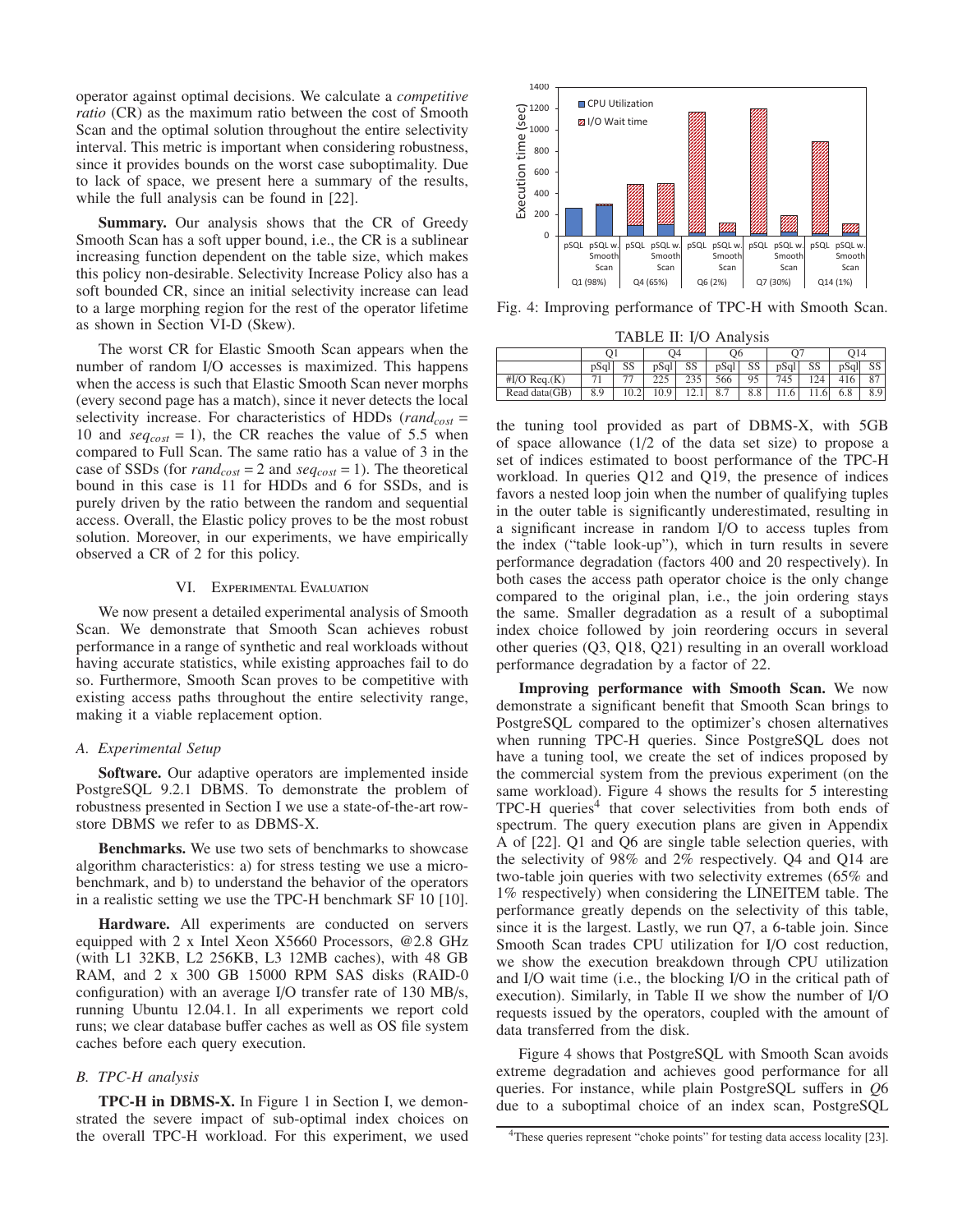with Smooth Scan maintains good performance preventing a degradation of a factor of 10. *Q*6 selects 2% of the data, which in the case of the index scan causes 566K of random (blocking) I/O accesses over the LINEITEM table (shown in Table II). By flattening (i.e., grouping accesses together) and avoiding repeated accesses, Smooth Scan reduces this number to 95K which resulted in much better performance.

On the other hand, in query *Q*1 with selectivity of 98% the plain PostgreSQL chooses Sort Scan (also called Bitmap Heap Scan), which is an optimal path. However, even in this case Smooth Scan introduces only a marginal overhead; it quickly realizes that the result selectivity is high and adjusts the execution by forcing sequential accesses. As a result, Smooth Scan adds an overhead of only 14% over the optimal behavior. This overhead is due to periodical random I/O accesses when following pointers from the index, which increased the number of I/O requests to disk pages from 71K to 77K.

In *Q*4, the selectivity of the LINEITEM table is 65%, and PostgreSQL chooses the full scan as the outer table of a nested loop join with a primary key look-up as the inner input. Although Smooth Scan starts with using the index lookup on the outer table as well, it quickly adjusts its access patterns and adds less than 1% of overhead over the optimal solution.

On the contrary, the selectivity of the LINEITEM table in Q14 is around 1%. Both plain PostgreSQL and our implementation start with an index scan as the outer input, joined with an INLJ with ORDERS (a primary key look-up). Unlike the index scan that issues 416K I/O requests, Smooth Scan issues only 87K requests which translates to a performance improvement of a factor of 8. In both join queries, Smooth Scan does not perform any additional page fetching over the inner tables since for each probe we have a single match; thus there is no need to perform additional adjustments, which Smooth Scan correctly detects.

Lastly, an index choice for plain PostgreSQL over the LINEITEM table for a 6-way join in Q7 hurts performance by a factor of 7 compared to the performance of Smooth Scan.

Discussion. Our memory structures span a couple of MB in these experiments. For illustration, the Page ID cache for the LINEITEM occupies 140KB (for 1M pages). Although Smooth Scan can transfer from disk larger amounts of data compared to the original access path, its benefit comes from exploiting the access locality and issuing fewer I/O requests. Overall, Smooth Scan provides robust behavior without requiring accurate statistics. It brings significant gains when the original system makes a wrong decision and only marginal overheads when a correct decision can be made.

# *C. Fine-grained Analysis over Selectivity Range*

We now use a micro-benchmark to stress test the various access paths. We compare Smooth Scan against Full Scan, Index Scan and Sort Scan to demonstrate the robust behavior of Smooth Scan. All experiments are run on top of our extension of PostgreSQL, thus Full Scan, Index Scan and Sort Scan are the original PostgreSQL access paths. The micro-benchmark consists of a table with 10 integer columns randomly populated with values from an interval  $0-10^5$ . The first column is the primary key identifier, and is equal to a tuple order number. The table contains 400M tuples, and occupies 25GB of disk



Fig. 5: Smooth Scan vs. Alternatives w. and w/o. Order By.

space for 3M pages of 8KB size (PostgreSQL's default value). In addition to the primary key, a non-clustered index is created on the second column (*c*2). We run the following query:

Q1: select \* from relation where c2>= 0 and c2<X% [order by c2 ASC];

Supporting an interesting order. In this experiment, we show that Smooth Scan serves its purpose of being an index access path; it maintains tuple ordering and hence outperforms other alternatives for queries (or sub-plans) that require the ordering of tuples. Figure 5a shows the performance of all alternative access paths for a query with an order by clause. The performance of Index Scan degrades quickly due to repeated and random I/O accesses. For selectivity 0.1% its execution time is already 10 times higher than Full Scan, reaching a factor of more than a 100 for 100% selectivity. Sort Scan solves the problem of repeated and random accesses, while at the same time fetching only the heap pages that contain results; therefore, it is the best alternative for selectivity below 1%. Nonetheless, its sorting overhead grows and for selectivity above 2.5% it is not beneficial anymore. Smooth Scan is between the alternatives when selectivity is below 2.5%, while it achieves the best performance for the selectivity above this level. This is due to avoiding the overhead of posterior sorting of tuples to produce results respecting the interesting order, from which Full Scan and Sort Scan suffer.

Without an interesting order. Figure 5b shows the performance of the access paths when executing *Q*1 without the order by clause. For selectivity between 0 and 2.5% the behavior of the operators is the same as in the previous experiment. For higher selectivity, however, Full Scan is the best alternative, since it performs a pure sequential access. Both Sort Scan and Smooth Scan, however, manage to maintain good performance. The overhead of Sort Scan is attributed to the pre-sort phase of the tuples obtained from the index; after that the access is nearly sequential (page IDs are monotonically increasing). Smooth Scan does not suffer from the sorting overhead, but it does suffer from a periodical random I/O accesses driven by the index probes, adding less than 20% overhead when compared to Full Scan for 100% selectivity. A different behavior is observed when the experiment is run on an SSD (shown in Figure 10), where Smooth Scan benefits much more compared to Sort Scan (by a factor of 3).

Discussion. Smooth Scan bridges the gap between existing access paths. Its performance does not degrade when selectivity increases, like in the case of Index Scan. This is particularly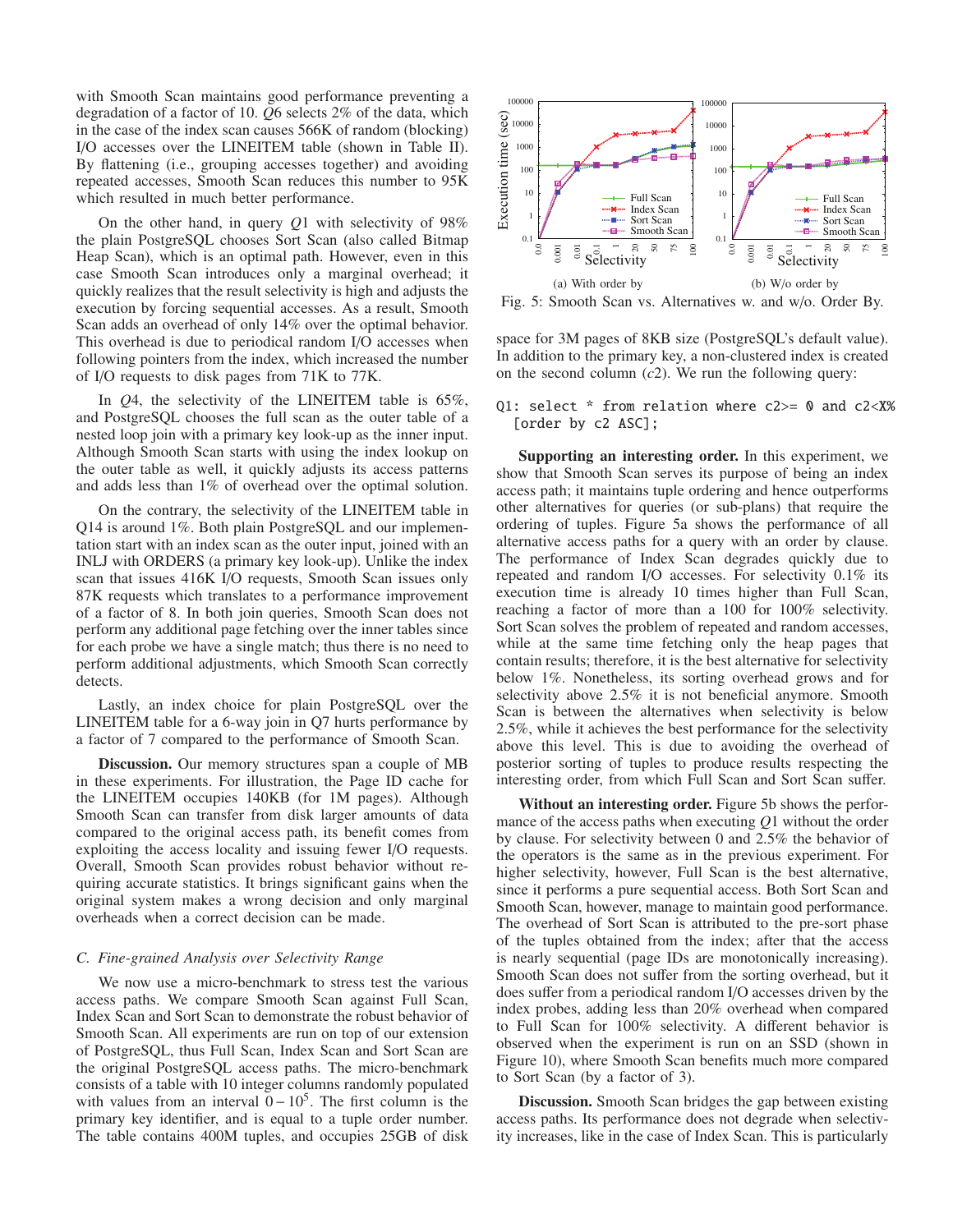

Fig. 6: Sensitivity Analysis of Smooth Scan Modes.

important in real-life scenarios where a degradation in Index Scan causes performance drops of several orders of magnitude [2]. At the same time, Smooth Scan does not pay the cost of Full Scan to select just a few tuples, which is important for point queries for which Full Scan is not practical. When the order is not imposed the absolute performance of Smooth Scan is comparable to that of Sort Scan; nonetheless, the benefit of Smooth Scan becomes visible when considering its placement in the query plan. Unlike Sort Scan, Smooth Scan adheres to the pipelining model, which is important since the access path operators are executed first and can stall the rest of the stack. When selectivity is below 0.01%, Smooth Scan's Competitive Ratio reaches a factor of 2 over the optimal solution. To put absolute numbers in perspective, in our experiment a maximal overhead of 60 seconds is paid to prevent a worst case performance degradation of 11 hours. In decision support systems that are characterized by long running queries, this overhead is likely to be tolerable as a robustness guarantee for the prevention of severe performance drops that frequently happen due to data correlations and skew.

# *D. Sensitivity analysis of Smooth Scan*

We now study the parameters that affect the performance of Smooth Scan such as the impact of its morphing modes, policies, and strategies. We show the bookkeeping overhead and study the Smooth Scan effect on HDDs versus SSDs. For all experiments in this section, unless stated otherwise, we use *Q*1 from the micro-benchmark without an order by clause.

Impact of the Entire Page Probe Mode. The pointer chasing of non-clustered indices when performing a tuple lookup in general hurts performance when the selectivity increases. Figure 6 depicts the improvement that Smooth Scan achieves by removing repeated accesses when executing query *Q*1 from the micro-benchmark. The curve of Smooth Scan denoted as the Entire Page Probe morphs only until Mode 1. Smooth Scan improves by a factor of 10 when compared to Index Scan for selectivity 100%. The performance of Smooth Scan degrades with selectivity increase up to 1%; this is the point where approximately all pages have been read. With 120 tuples per page (64-byte tuples in 8KB pages) and uniform distribution, we expect one tuple from each page to qualify. After that point the execution time stays nearly flat with the increase of 20% for 100% selectivity, showing that the overhead of reading the remaining tuples from a page is dominated by the time needed to fetch a page from disk. The execution time of Smooth Scan when morphing only up to Mode 1, is however



Fig. 7: Impact of Policy and Trigger Choices.

still significantly higher (a factor of 14) compared to Full Scan for 100% selectivity. This is due to the discrepancy between random and sequential page accesses; the former being an order of magnitude slower in the case of HDD.

Impact of the Flattening Access Mode. To alleviate the random access problem, Smooth Scan employs Mode 2+ (shown in Figure 6 as the Flattening Access curve). By fetching adjacent pages Smooth Scan amortizes access costs at the expense of extra CPU cost to go through all the fetched data. We perform a sensitivity analysis on the maximum number of adjacent pages up to which we perform the morphing expansion. Our experiments show that 2K pages are optimal (translates to a block size of 16MB); thus we keep this value as the maximum region size for the rest of the experiments. Smooth Scan with Flattening Access is not only much better than Index Scan (by a factor of 115) but also nearly approaches the behavior of Full Scan; in the worst case of selectivity 100% Smooth Scan is only 20% slower than Full Scan.

Impact of Policy Choices. We plot the impact of policy choices in Figure 7a. The Greedy policy morphs with each index probe, and hence converges to the full scan faster than other policies. For lower selectivity the Selectivity Increase and Elastic policies introduce less overhead compared to the Greedy since they fetch fewer adjacent pages, i.e., more pages need to be seen for the morphing size to increase. This particularly holds for the Elastic policy that adjusts the morphing size depending on the selectivity of the fetched regions. Since it is the most adaptive to the changes in the operator selectivity, we favor it in the rest of the experiments.

Impact of Trigger Choices. In Figure 7b, we plot the impact of triggering strategy choices. The Eager strategy starts immediately with Smooth Scan; in this case we plot the Elastic Smooth Scan. The Optimizer Driven strategy starts with the traditional index and changes to Smooth Scan after 15K tuples (the optimizer's estimated cardinality), causing the increase in the execution time for selectivity 0.005%. After the shift to Smooth Scan, for this experiment we continue with the Selectivity Increase Driven policy. The overhead of the Optimizer Driven strategy increases for higher selectivity compared to the Eager strategy and is attributed to a tuple check for each tuple produced with Smooth Scan, and to additional repeated accesses of the same pages accessed before the Smooth Scan behavior is triggered. On the other hand the initial execution time is lower compared to the Eager strategy due to fewer page accesses. Similar behavior is observed with the SLA driven triggering strategy, with a sharper cliff for point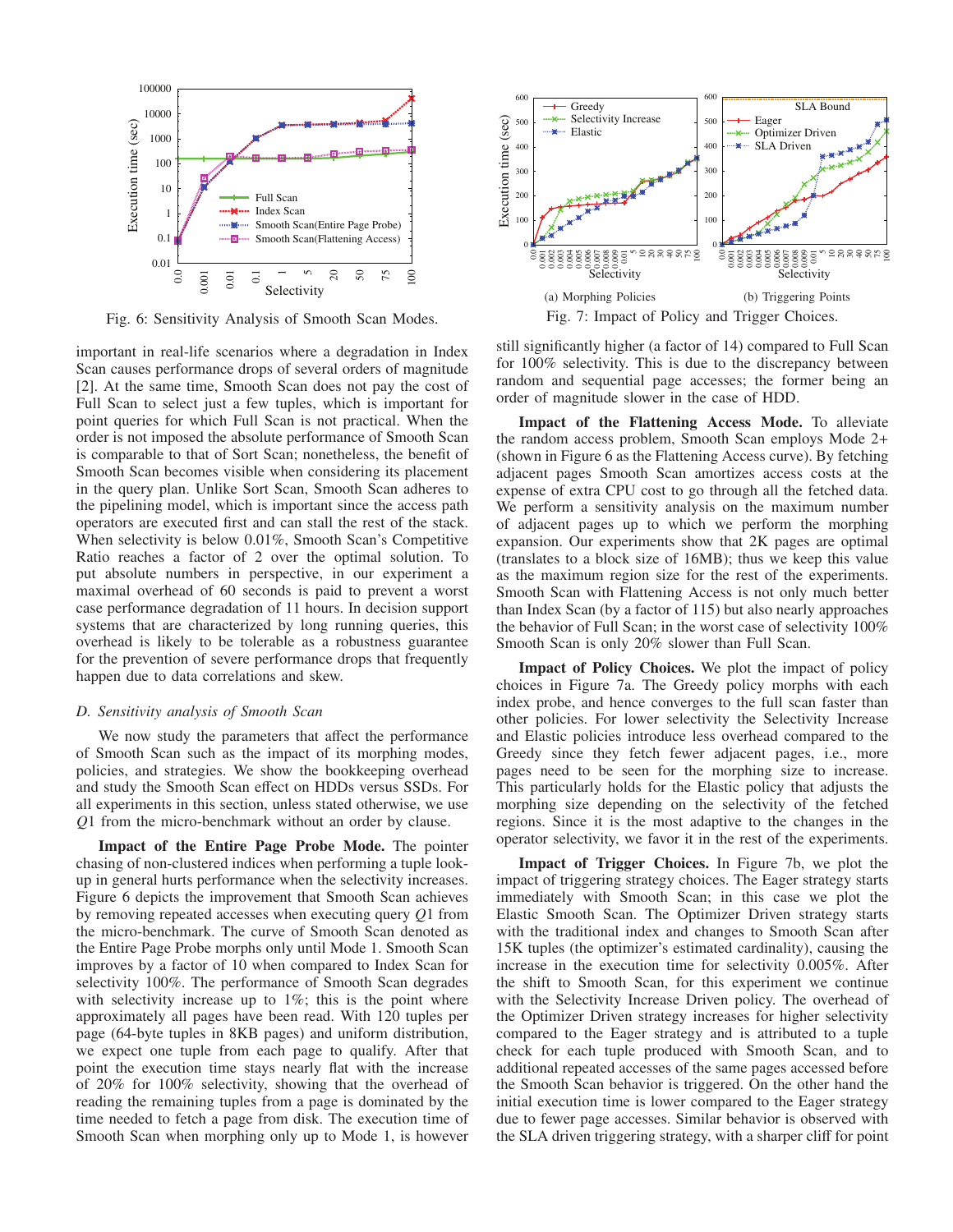

Fig. 8: Handling Skew.

0.009%, since with this strategy we switch immediately to Greedy. For this experiment we have set an upper performance bound equal to the performance of 2 full scans as the SLA constraint; the calculated bound is shown as the orange dotted line in Figure 7b. According to the model the morphing triggering point is 32K tuples, which guarantees the execution time just slightly below the SLA bound for 100% selectivity.

Overall, the Eager strategy strikes a balance in terms of overall performance. However, if we are in an environment where respecting SLA is the main priority, or Smooth Scan serves as a means of fixing sub-optimal decisions then an SLA or Optimizer strategy are viable alternatives; we easily turn a strategy knob depending on the applications requirements.

Adjusting to Skew Distribution. Smooth Scan has demonstrated the ability to prevent execution time blow-up due to selectivity increase. Many modern applications, however, exhibit non-uniform data distributions (stock markets, internet networks, etc.). For these applications one execution strategy is not likely to optimally serve the entire table. We show that Smooth Scan can adapt well to skewed distribution of values across pages. We use the Elastic policy and compare it against the Selectivity Increase (SI) policy.

We use a table with 1.5B tuples, 10 integer columns (random values from  $[0-10^5]$ ) that occupy 100GB, and create a secondary index on the second column (*c*2). First 15M tuples have  $c2 = 0$ ; afterwards another 0.001% of random tuples have value 0. The result selectivity is slightly above 1%, with most of the tuples coming from the pages placed at the beginning of the relation heap, i.e. we read all tuples where  $c2 = 0$ .

Figure 8a plots the execution time of Index Scan, Full Scan, SI and Elastic Smooth Scan; Figure 8b plots the number of distinct pages fetched to answer the query. From Figure 8b we see that SI Smooth Scan fetches 56 times more pages than Elastic Smooth Scan, and it is 5 times slower. The large number of pages is due to the initial skew; SI Smooth Scan notices the high selectivity increase at the beginning, and in order to reduce the potential degradation it continues fetching big chunks of sequentially placed page, ultimately fetching 8.8M out of 12.5M pages. On the contrary, after the dense region, Elastic Smooth Scan decreases the morphing step, quickly converging back to the access of a single page per probe, ultimately ending up with only 150K pages fetched (Index Scan fetches 140K pages; the severe impact of repeated and random I/O is not seen for Index Scan, since the index key follows the page placement on disk). Elastic Smooth Scan,



thus, continues providing near-optimal performance, despite the significant initial skew. This is particularly important for long-running queries over big data, where data distribution tends to be non-uniform [16]. Approaches that employ one execution strategy, or run multiple alternatives shortly and kill all but the winning one are likely to make a mistake and not be able to benefit from this density discrepancy; Elastic Smooth Scan, however, adjusts its behavior to fit the data distribution.

Auxiliary Data Structures. To avoid repeated page accesses, Smooth Scan in PostgreSQL uses the data structures described in Section IV-A. We now show the bookkeeping overhead of these structures and their hit rate, demonstrated on Q1 from the micro-benchmark with an ORDER BY clause.

Figure 9a shows that Result Cache adds a maximal overhead of 14% when storing all result matches in the cache (shown as blue bars). At the same, the Result Cache Hit Rate (calculated as the ratio between the number of tuple requests served from the cache and the total number of tuple requests) reaches 100% for 1% selectivity. Figure 9b shows that the morphing accuracy (calculated as the ratio between the number of pages containing result matches and the total number of checked pages with Smooth Scan morphing) gets improved after 1%, reaching 100% for 2.5% selectivity. The overhead of page ID checks remains significantly below 1% in all our experiments, hence we do not show it separately.

# *E. Smooth Scan on SSD*

Given the different access costs of solid state disks (SSD), better random access performance, and the forecasts of their potential replacement of HDD [24], we now stress test Smooth Scan on SSD. We use a solid state disk OCZ Deneva 2C Series SATA 3.0 with advertised read performance of 550MB/s (offering 80kIO/s of random reads).

Figure 10 demonstrates that Smooth Scan benefits even more from solid state technology than with hard disks (shown in Figure 5). SSDs are well known for removing mechanical limitations of disks, which enables them to achieve better performance of random I/O accesses. Our analysis for the hardware used in this paper, shows that random I/O accesses are two times slower than sequential accesses on SSD, while this discrepancy reaches a factor of 10 in the case of HDD. This difference makes Index Scan (and Smooth Scan) more beneficial on SSD than on HDD. In our experiments, Index Scan on HDD is beneficial only for selectivity below 0.01%, while on SSD this range increases until 0.1%. For higher selectivity, Index Scan on SSD still loses the battle against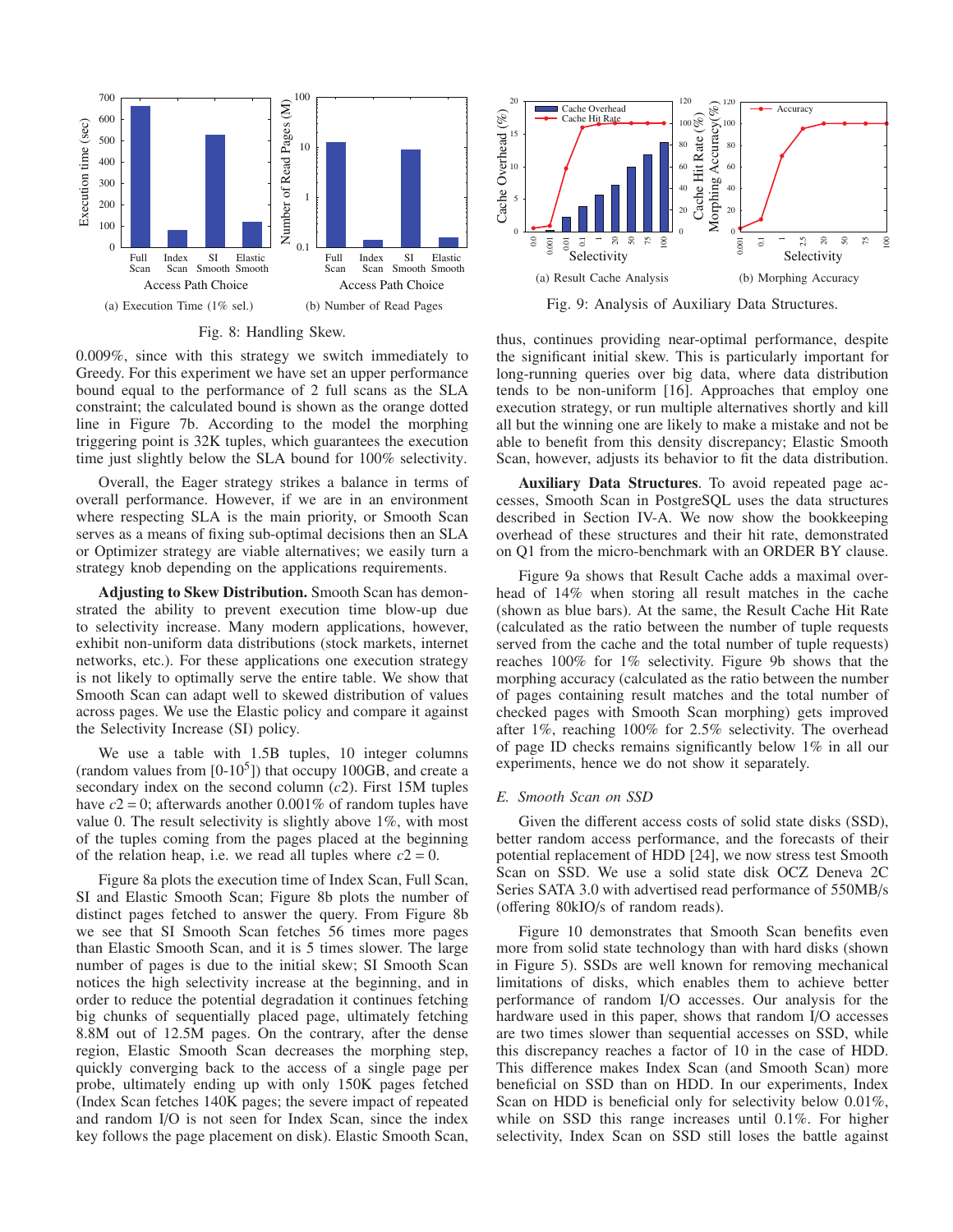

other alternatives, since it suffers from repeated accesses and cannot benefit from the flattening pattern compared with other alternatives. Consequently, Index Scan is slower than Smooth Scan by a factor of 30 for 100% selectivity. What is interesting to note is that Sort Scan loses the battle against Smooth Scan for selectivity above 0.1% (even without the imposed order).

Discussion. Smooth Scan favors SSD over HDD, since occasional random jumps when following the index pointers do not hurt performance much, compared to the sorting overhead of Sort Scan to presort tuples. Smooth Scan is faster than Full Scan for selectivity below 20%, and is only 10% slower for 100% selectivity. The smaller gap between random and sequential I/O and the decreased SSD latency, thus makes Smooth Scan a promising solution for the future.

#### *F. Switch Scan: A Straw Man Adaptivity*

In this section we study the benefit of Switch Scan as a straightforward approach to providing a mid-operator run-time adaptivity. We demonstrate that although a simple solution can help in some cases (SLA), there are consequences behind binary decisions such as performance cliffs or the inability to return once the decision has been made.

Figure 11 shows Switch Scan when executing query *Q*1 from the micro-benchmark. We can observe a performance cliff for 0.009% selectivity, due to the strategy switch. In this example, the optimizer's cardinality estimate is 32K tuples and it decided to employ an index scan. While monitoring the actual cardinality, we observe more than 32K tuples and perform the switch before producing the next result tuple. The execution time to produce 32001 tuples now becomes the execution time of the index seek for 32K tuples plus the execution time of the full table scan. After the switch, Switch Scan performs just like Full Scan, avoiding degradation of more than an order of magnitude when selectivity is 100%. Nonetheless, the moment we opt for the switch, the execution time increases by the time of the full scan, which might not be amortized over the rest of the query's lifetime.

Discussion. Since the decision highly depends on the accuracy of the statistics, this approach is volatile and hence non-robust. Smooth Scan, on the other hand, manages to approach the optimal behavior while being statistics-oblivious.

# VII. Related work

Smooth Scan draws inspiration from a large body of work on adaptive and robust query processing. We briefly discuss the work more related to our approach, while for a detailed



Fig. 11: Switch Scan Performance Cliff and Overall Benefit.

summary the interested reader may refer to [8].

Statistics Collection. Since the quality of plans depends on the accuracy of data statistics, a plethora of work has studied techniques to improve the statistics accuracy in DBMS. Modern approaches monitor execution to exploit this information in future query compilations [4], [25], [26]. In dynamically changing environments, however, statistical information rarely stays unchanged between executions; consider data ingest different devices produce (e.g., smart meters [27], data from Facebook, etc.). Orthogonal techniques focus on modeling the uncertainty about the estimates during query optimization [7], [28]. Considering the two-dimensional change in the workload characteristics (frequent data ingest, and ad-hoc queries) in modern applications, and the high price of having up-to-date statistics for all cases in the exponential search space [26], [29], the risk of having incomplete statistics remains high.

Single-plan Adaptive Approaches. From the early prototypes to most modern database systems, query optimizers determine a single best plan for a given query [18]. To cope with suboptimal plans, work on adaptive query processing employed reoptimization techniques in the middle of query execution [5], [9], [16], [17]. Since this reoptimization step can introduce overheads in query execution, an alternative technique proposed in the literature is to choose a plan, from a predefined set chosen at compile time, based on the actual values of parameters at run-time [30], [31]. A middle ground between reoptimization and dynamic evaluation is proposed in [6], [7], where a subset of more robust plans is chosen for given cardinality boundaries. Regardless of the strategy when to adjust behavior, reoptimization approaches suffer from similar binary decisions that we have seen with Switch Scan; once reoptimization is employed, the strategy switch will almost certainly trigger a performance cliff.

Multi-plan Adaptive Approaches. Some of the early techniques with multi-plan approaches employed competition to decide between alternative plans [20], [32]. Essentially, multiple access paths for a given table are executed simultaneously for a short time and the one that wins is used for the rest of the query plan. In contrast, Smooth Scan does not perform any work that is thrown away later and is able to adjust the strategy multiple times during execution.

Adaptive and Robust Operators. With workloads being less predictable, adaptive indexing emerged, with index tuning being a continuous effort instead of a one time procedure. Database cracking and adaptive merging techniques [33]–[35] lower the creation cost of indices and distribute it over time